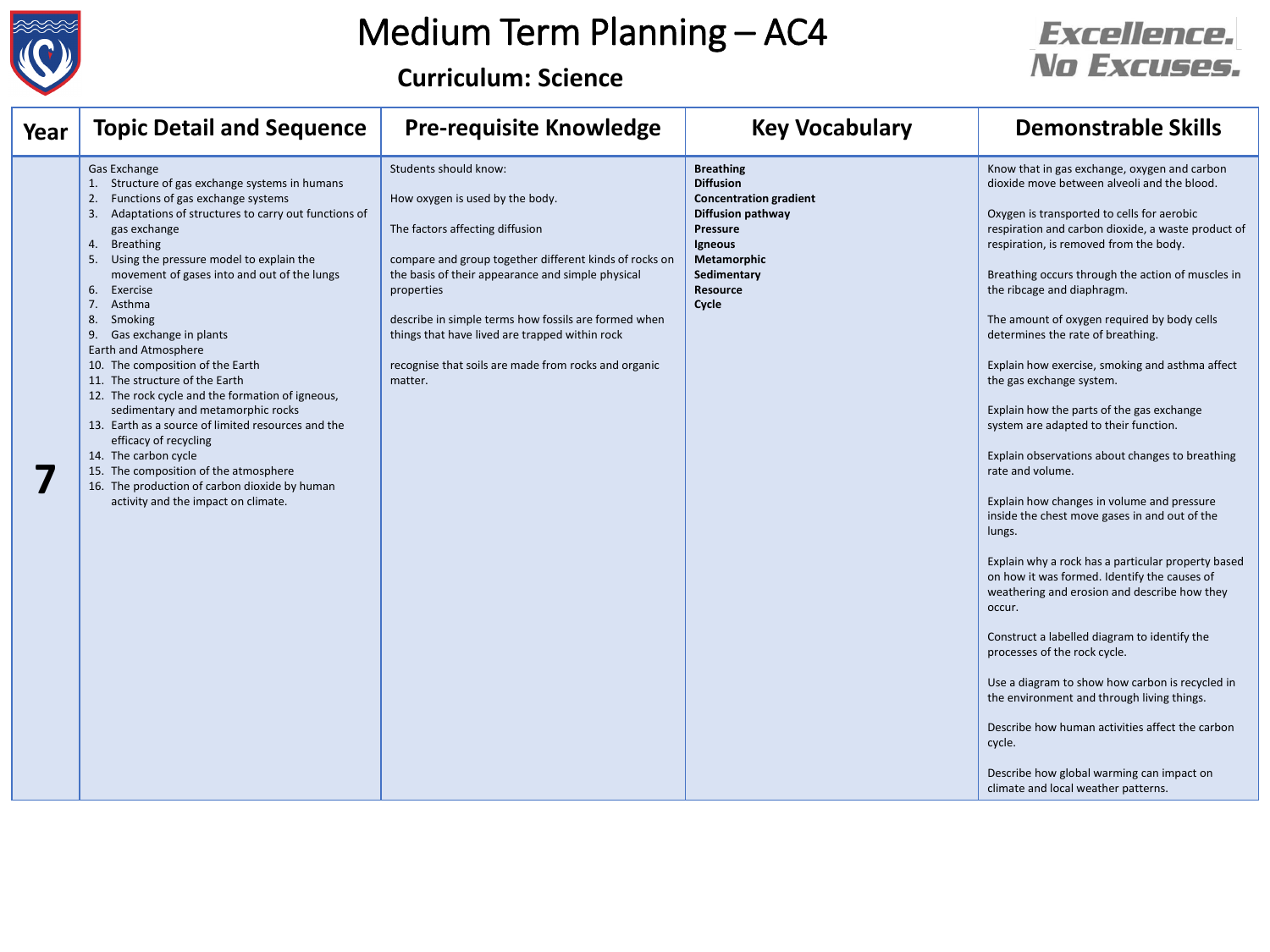

### Medium Term Planning – AC4 **Curriculum: Science**

| Year | <b>Topic Detail and Sequence</b>                                                                                                                                                                                                                                                                                                                                                                                                                                                                                                                                                                                                                                                                                     | <b>Pre-requisite Knowledge</b>                                                                                                                                                                                                                                                                                                                                                                                                                                                                                                                                                                                                                                                                                                                                                                                                                                                                                                                                                                                                                                                                                                                                                                                                                                                                                                                                                                                                           | <b>Key Vocabulary</b>                                                                                                                                                                                       | <b>Demonstrable Skills</b>                                                                                                                                                                                                                                                                                                                                                                                                                                                                                                                                                                                                                                                                                                                                                                                                                                                                                                                                                                                                                                                                                                                                                                                                                                                                                                                                                                                                                                                                                                                                                                                       |
|------|----------------------------------------------------------------------------------------------------------------------------------------------------------------------------------------------------------------------------------------------------------------------------------------------------------------------------------------------------------------------------------------------------------------------------------------------------------------------------------------------------------------------------------------------------------------------------------------------------------------------------------------------------------------------------------------------------------------------|------------------------------------------------------------------------------------------------------------------------------------------------------------------------------------------------------------------------------------------------------------------------------------------------------------------------------------------------------------------------------------------------------------------------------------------------------------------------------------------------------------------------------------------------------------------------------------------------------------------------------------------------------------------------------------------------------------------------------------------------------------------------------------------------------------------------------------------------------------------------------------------------------------------------------------------------------------------------------------------------------------------------------------------------------------------------------------------------------------------------------------------------------------------------------------------------------------------------------------------------------------------------------------------------------------------------------------------------------------------------------------------------------------------------------------------|-------------------------------------------------------------------------------------------------------------------------------------------------------------------------------------------------------------|------------------------------------------------------------------------------------------------------------------------------------------------------------------------------------------------------------------------------------------------------------------------------------------------------------------------------------------------------------------------------------------------------------------------------------------------------------------------------------------------------------------------------------------------------------------------------------------------------------------------------------------------------------------------------------------------------------------------------------------------------------------------------------------------------------------------------------------------------------------------------------------------------------------------------------------------------------------------------------------------------------------------------------------------------------------------------------------------------------------------------------------------------------------------------------------------------------------------------------------------------------------------------------------------------------------------------------------------------------------------------------------------------------------------------------------------------------------------------------------------------------------------------------------------------------------------------------------------------------------|
| 8    | Relationships in an Ecosystem<br>1. Interdependence<br>2.<br>Ecosystems and communities<br>Food webs<br>3.<br>Insect pollinated crops<br>4.<br>The bee problem<br>5.<br>Food security<br>6.<br>How organisms affect their environment<br>8. Pollution<br>Magnetism<br>9. Magnetic Poles<br>10. Attraction and repulsion<br>11. Magnetic fields plotting and representation<br>12. Earth's Magnetic Field<br>13. Compasses and Navigation<br>14. The magnetic effect of current<br>15. Electromagnets<br>16. DC Motors<br><b>Space Physics</b><br>17. Gravity<br>18. W=mg<br>19. Stars and the Sun<br>20. Galaxies<br>21. Seasons<br>22. The Seasons and Earth's Tilt<br>23. Phases of the moon<br>24. The light year | Students should know:<br>How to identify and describe the functions of different<br>parts of flowering plants: roots, stem/trunk, leaves and<br>flowers<br>The requirements of plants for life and growth (air,<br>light, water, nutrients from soil, and room to grow) and<br>how they vary from plant to plant<br>Investigate the way in which water is transported<br>within plants<br>Explore the part that flowers play in the life cycle of<br>flowering plants, including pollination, seed formation<br>and seed dispersal.<br>Notice that some forces need contact between two<br>objects, but magnetic forces can act at a distance<br>Observe how magnets attract or repel each other and<br>attract some materials and not others?<br>Compare and group together a variety of everyday<br>materials on the basis of whether they are attracted to<br>a magnet, and identify some magnetic materials<br>Describe magnets as having two poles<br>Predict whether two magnets will attract or repel each<br>other, depending on which poles are facing.<br>Describe the movement of the Earth, and other<br>planets, relative to the Sun in the solar system<br>Describe the movement of the Moon relative to the<br>Earth<br>Describe the Sun, Earth and Moon as approximately<br>spherical bodies<br>Use the idea of the Earth's rotation to explain day and<br>night and the apparent movement of the sun across the<br>sky. | Ecosystem<br><b>Environment</b><br>Population<br><b>Magnetic poles</b><br><b>Permanent magnet</b><br>Solenoid<br>Core<br>Electromagnet<br>Galaxy<br>Orbit<br>Weight<br><b>Mass</b><br>Gravity<br>Light year | Describe how a species' population changes as its predator or<br>prey population changes.<br>Explain effects of environmental changes and toxic materials<br>on a species' population. Combine food chains to form a food<br>web.<br>Explain issues with human food supplies in terms of insect<br>pollinators<br>Describe the main steps that take place when a plant<br>reproduces successfully.<br>Identify parts of the flower and link their structure to their<br>function.<br>Suggest how a plant carried out seed dispersal based on the<br>features of its fruit or seed.<br>Explain why seed dispersal is important to survival of the<br>parent plant and its offspring.<br>Use the idea of field lines to show how the<br>direction or strength of the field around a magnet<br>varies.<br>Explain observations about navigation using<br>Earth's magnetic field.<br>Magnetic materials, electromagnets and the Earth create<br>magnetic fields which can be described by drawing field lines<br>to show the strength and direction.<br>The stronger the magnet, and the smaller the distance from it,<br>the greater the force a magnetic object in the field<br>experiences<br>Describe the appearance of planets or moons from diagrams<br>showing their position in relation to the Earth and Sun.<br>Explain why places on the Earth experience different daylight<br>hours and amounts of sunlight during the year.<br>Describe how space exploration and observations of stars are<br>affected by the scale of the universe.<br>Explain the choice of particular units for measuring distance |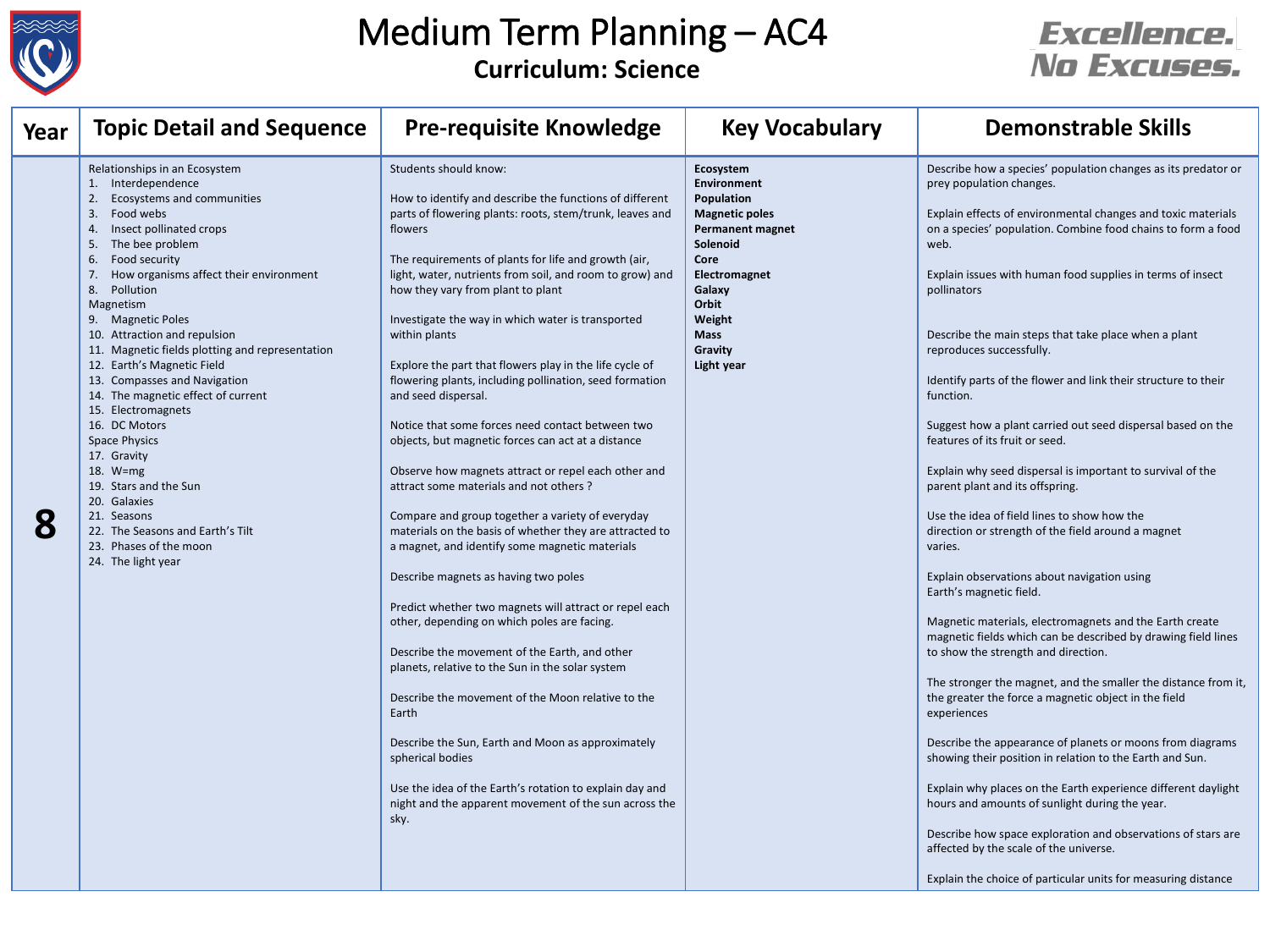

# Medium Term Planning – AC4

**Curriculum: Science**

| Year | <b>Topic Detail and Sequence</b>                                                                                                                                                                                                                                                                                                                                                                                                                                                                                                                                                                                                                                                                                                                                                                                                                                             | <b>Pre-requisite Knowledge</b>                                                                                                                                                                                                                                                                                                                                                                                                                                                                                                                                                                                                                                                                                                                                                                                                                                                                                                                                                                                                                                                                                                                                                                                                              | <b>Key Vocabulary</b>                                                                                                                                                                                 | <b>Demonstrable Skills</b>                                                                                                                                                                                                                                                                                                                                                                                                                                                                                 |
|------|------------------------------------------------------------------------------------------------------------------------------------------------------------------------------------------------------------------------------------------------------------------------------------------------------------------------------------------------------------------------------------------------------------------------------------------------------------------------------------------------------------------------------------------------------------------------------------------------------------------------------------------------------------------------------------------------------------------------------------------------------------------------------------------------------------------------------------------------------------------------------|---------------------------------------------------------------------------------------------------------------------------------------------------------------------------------------------------------------------------------------------------------------------------------------------------------------------------------------------------------------------------------------------------------------------------------------------------------------------------------------------------------------------------------------------------------------------------------------------------------------------------------------------------------------------------------------------------------------------------------------------------------------------------------------------------------------------------------------------------------------------------------------------------------------------------------------------------------------------------------------------------------------------------------------------------------------------------------------------------------------------------------------------------------------------------------------------------------------------------------------------|-------------------------------------------------------------------------------------------------------------------------------------------------------------------------------------------------------|------------------------------------------------------------------------------------------------------------------------------------------------------------------------------------------------------------------------------------------------------------------------------------------------------------------------------------------------------------------------------------------------------------------------------------------------------------------------------------------------------------|
|      | Ecology<br>1. Adaptations, interdependence and competition<br>Communities<br>2.<br>Abiotic factors<br>3.<br><b>Biotic factors</b><br>4.<br>Adaptations<br>5.<br>Levels of organisation<br>6.<br>How materials are cycled<br>7.<br><b>Decomposition (biology only)</b><br>8.<br>Impact of environmental change (biology only)<br>9.<br>(HT only)<br>10. Biodiversity<br>11. Waste management<br>12. Land use<br>13. Deforestation<br>14. Global warming<br>15. Maintaining biodiversity<br>16. Trophic levels in an ecosystem (biology only)<br>17. Food production (biology only)<br><b>Chemical Analysis</b><br>18. Pure substances<br>19. Formulations<br>20. Chromatography<br>21. Test for hydrogen<br>22. Test for oxygen<br>23. Test for carbon dioxide<br>24. Test for chlorine<br>25. Identification of ions by chemical and<br>spectroscopic means (chemistry only) | Students should know:<br>Describe how a species' population changes as its<br>predator or prey population changes.<br>Explain effects of environmental changes and toxic<br>materials on a species' population. Combine food<br>chains to form a food web.<br>Properties of solids, liquids and gases can be described<br>in terms of particles in motion but with differences in<br>the arrangement and movement of these same<br>particles: closely spaced and vibrating (solid), in random<br>motion but in contact (liquid), or in random motion and<br>widely spaced (gas).<br>Observations where substances change temperature or<br>state can be described in terms of particles gaining or<br>losing energy<br>A pure substance consists of only one type of element<br>or compound and has a fixed melting and boiling point.<br>Mixtures may be separated due to differences in their<br>physical properties.<br>The method chosen to separate a mixture depends on<br>which physical properties of the individual substances<br>are different.<br>Most substances are not pure elements, but<br>compounds or mixtures containing atoms of different<br>elements. They have different properties to the<br>elements they contain. | Ecosystem<br><b>Community</b><br>Interdependence<br>Population<br>Producer<br><b>Formulation</b><br><b>Mixture</b><br><b>Pure/Impure</b><br>Solvent<br><b>Mobile phase</b><br><b>Stationary phase</b> | Define the key terms such as community or<br>ecosystem<br>State and explain how different biotic and abiotic<br>factors impact an ecosystem<br>Explain the different cycles<br>State factors that reduce biodiversity and explain<br>why.<br>Define a pure substances in chemistry and<br>formulations.<br>Describe how to carry out chromatography<br>including calculation of Rf value.<br>State the gas tests and their positive results.<br>Use arrange of ion tests to identify unknown<br>compounds. |